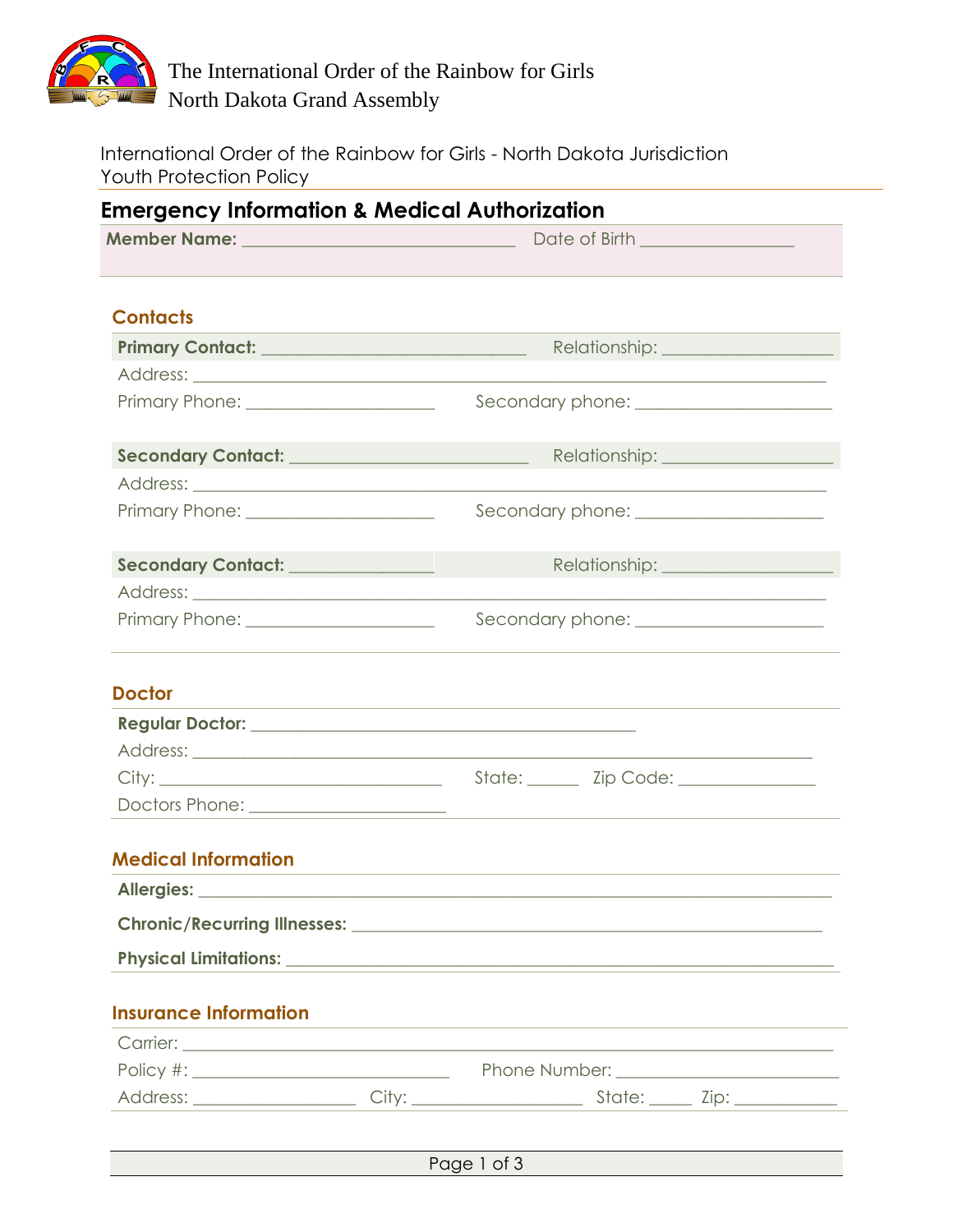## **Medical/Dental Authorization**

I authorize any adult agent of I.O.R.G. or any activity or program sponsored by I.O.R.G. to stand in my place and stead to administer emergency treatment to, and to obtain ambulance, medical, hospital and/or dental care for participant during the activity and associated travel all at my expense and on my account. I authorize any person licensed to practice medicine or dentistry to provide, respectively, medical or dental care for participant at my expense and on my account.

## **Indemnity and Release**

In consideration of the benefits to me and the participant and the time and expense to be incurred by the I.O.R.G. and/or I.O.R.G. sponsored activity and/or agents of either or both, I (a) agree to hold harmless and indemnify as to any claim or cause of action of participant, participant's parents, guardians, heirs or any of them, and (b) release and agree to release I.O.R.G. sponsored activity, all agents of either or both and each of them, from any and all liability, claims, loss, injury, costs, damages and/or attorney fees arising directly or indirectly, in whole or part, out of the activity, associated private transportation or any emergency treatment or medical or dental care provided to the participant, including but not limited to any claim or cause of action for negligence of I.O.R.G. sponsored activity, agents of either or both, and/or owners or operators of such private vehicles, or any or all of them.

**Medication Authorization** - No Rainbow Girl shall keep medication in her possession. ALL medications must be turned in to the adults in charge.

## **Medications**

| Over the counter pain relievers, such as Tylenol or Advil, administered to my daughter: |                                                                                                                                                                                                                                |
|-----------------------------------------------------------------------------------------|--------------------------------------------------------------------------------------------------------------------------------------------------------------------------------------------------------------------------------|
|                                                                                         |                                                                                                                                                                                                                                |
|                                                                                         |                                                                                                                                                                                                                                |
|                                                                                         |                                                                                                                                                                                                                                |
|                                                                                         |                                                                                                                                                                                                                                |
|                                                                                         |                                                                                                                                                                                                                                |
|                                                                                         |                                                                                                                                                                                                                                |
| I Certify that ALL of the above information is correct:                                 |                                                                                                                                                                                                                                |
|                                                                                         | Date: the contract of the contract of the contract of the contract of the contract of the contract of the contract of the contract of the contract of the contract of the contract of the contract of the contract of the cont |
|                                                                                         | Parent/Legal Guardian                                                                                                                                                                                                          |
| <b>Emergency Authorization</b>                                                          |                                                                                                                                                                                                                                |
| I hereby give my permission to authorize emergency medical treatment for my             |                                                                                                                                                                                                                                |
| daughter in the event of injury or illness during a Rainbow event. The health care      |                                                                                                                                                                                                                                |
|                                                                                         | provider is authorized to perform necessary emergency medical or emergency dental                                                                                                                                              |
| services upon consent of the adult in charge from:                                      |                                                                                                                                                                                                                                |
|                                                                                         | Assembly, IORG (continued)                                                                                                                                                                                                     |
|                                                                                         | Date: Date:                                                                                                                                                                                                                    |
| Parent/Legal Guardian                                                                   |                                                                                                                                                                                                                                |
|                                                                                         |                                                                                                                                                                                                                                |

Page 2 of 3